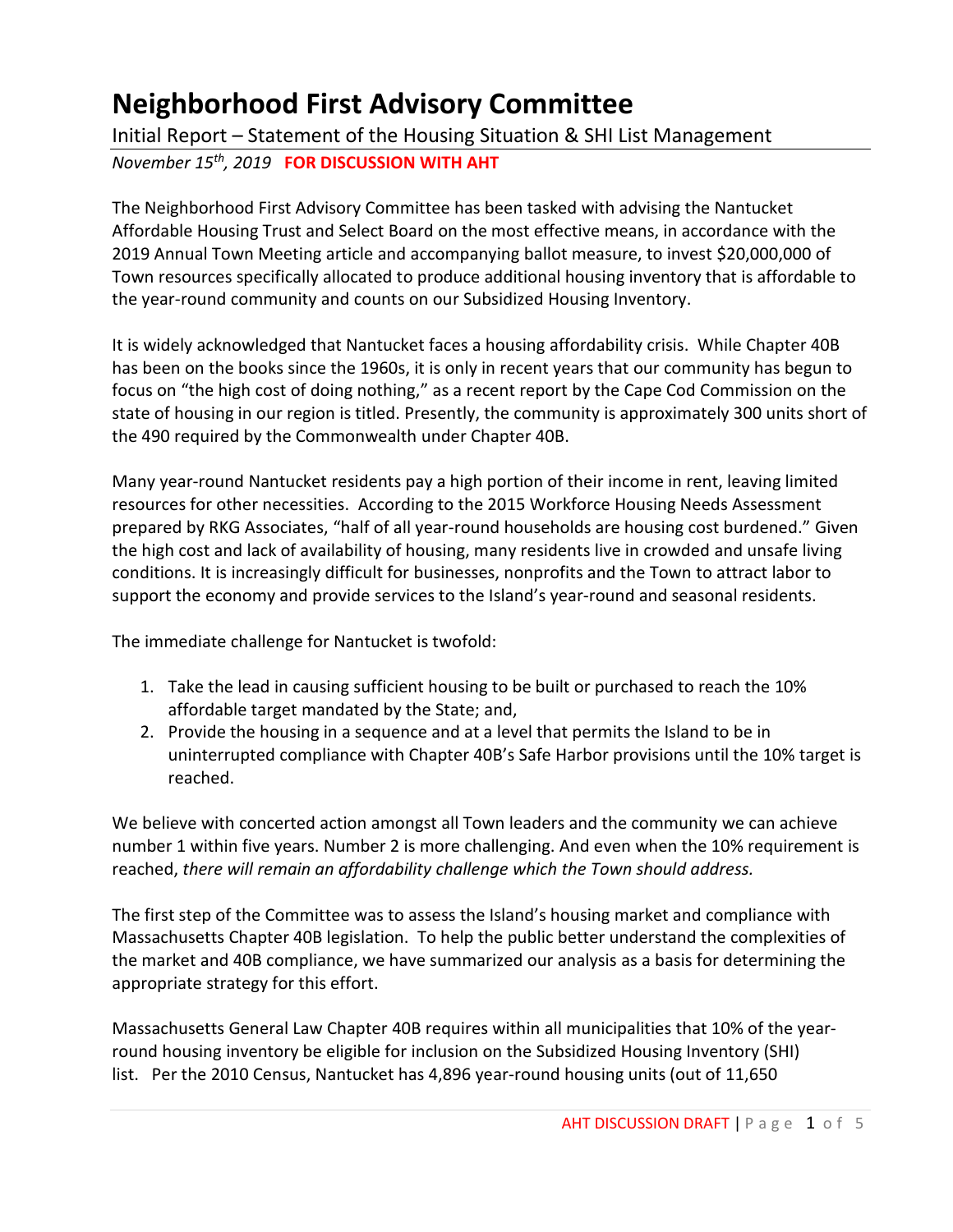total)<sup>i</sup>. Therefore, we need to have 490 units on our SHI list to achieve compliance. For a unit to be eligible for inclusion on the SHI list, it must be deed-restricted in the following manner:

- 1. If it is an ownership dwelling, it must be restricted at 80% AMI<sup>II</sup> or less
- 2. If it is part of a rental housing development, at least 25% of the total number of units must be restricted at 80% AMI or less and in that case all the units within the development count on the SHI list (including the other 75% of units serving households earning above 80% AMI)

Nantucket only has 191 affordable units presently on its SHI list, or 3.9% of the total versus the 10% requirement (see Exhibit 1). That leaves the island with a large gap of 299 units.<sup>iii</sup>



*Notes: [R] denotes Rental units; [O] denotes Ownership units; Surfside Crossing and Richmond Meadows II units are still in development; all other units are completed*

If the Island is well below the Chapter 40B 10% requirement, and not in Safe Harbor, developers can propose projects with an affordability component. The proposed Surfside Crossing development is an example. If the project does not gain the necessary local approvals through the ZBA, the developer may appeal to a State board (the Housing Appeals Committee or "HAC") which can override local planning and zoning considerations. The State board is generally sympathetic to such applications. In many cases such projects may be at density levels that are well above the level permitted by local zoning. They may also be in locations not served by public services or proximate to employment and therefore may have an adverse impact on traffic, abutting properties, the environment and infrastructure.

There are a number of known units proposed to be developed in the coming years, plus a handful of existing units in the process of being added to the SHI list, which would add approximately 259 unitsiv to the inventory (*see Exhibit 2*) over the upcoming period. Assuming all the known units are added, Nantucket would still be 65 units short of the 10% target. (Because the Surfside Crossing development has been appealed by the developers to HAC, and that the litigation process could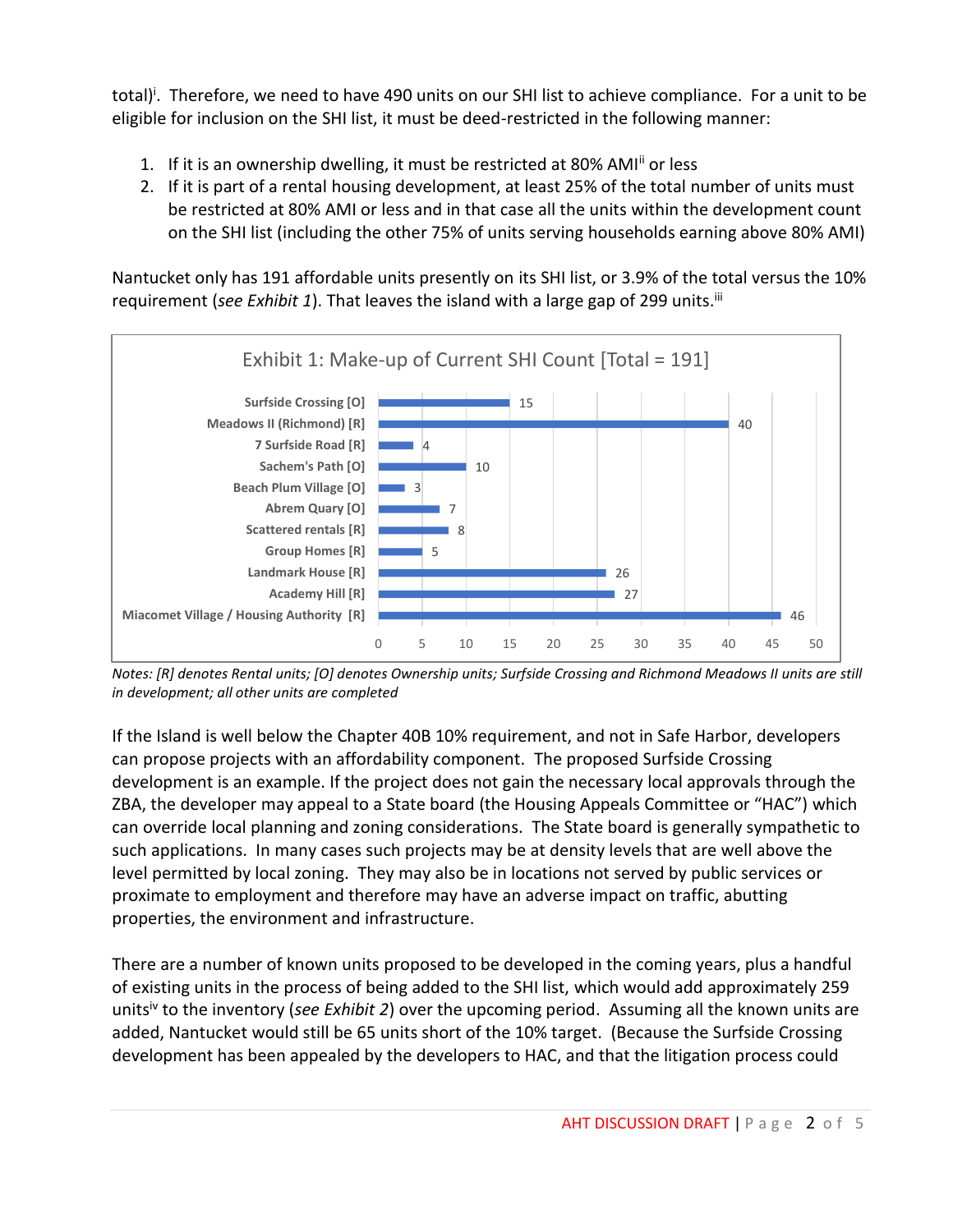take 3-5 years or more, the timing and final number of these units is unclear and therefore we are not including them in this current projection.)



In addition to the aggregate target, the Town must also focus on the timing of the additions. There are "Safe Harbor" provisions designed to give municipalities temporary relief from 40B. If the Town is working in good faith and adding 24 units to the SHI list per year (in Nantucket's case, as we have an approved Housing Production Plan<sup>v</sup>), the Town is in Safe Harbor and not subject to an unfriendly 40B proposal. Based on recent progress, the Town is presently in a Safe Harbor period which is valid through June 13, 2021 and under certain conditions<sup>vi</sup> it is possible that it could be foreshortened by as much as a year to June 2020.

The Safe Harbor rules are complex and require a comprehensive strategy if the community wishes to remain in Safe Harbor. We have prepared an estimate of possible additions to the current inventory of 191 units which demonstrates a deficit is likely in coming years (*see Exhibit3*).

| 2020         | 2021           | 2022           | 2023           |
|--------------|----------------|----------------|----------------|
| 44           | 50             | 53             |                |
| 3            | 6              | 6              | 4              |
| 64           |                |                |                |
|              |                |                |                |
| $\mathbf{1}$ | $\overline{2}$ | $\mathbf{1}$   | 1              |
| 1            | 3              | $\overline{2}$ | $\overline{2}$ |
| $-15$        |                |                |                |
| 98           | 61             | 62             | $7*$           |
| 305          | 366            | 428            | 435            |
| $0***$       | 5              | 3              | 3              |
| $\mathbf 0$  | 19             | 21             | 21             |
|              |                |                |                |

*[R] denotes Rental units; [O] denotes Ownership units*

*\*There are an additional 30 rental units within Meadows II that may come on to the SHI list on or about this time; however, the property on which they would be built is subject to life estate benefitting Walter Glowacki, therefore there*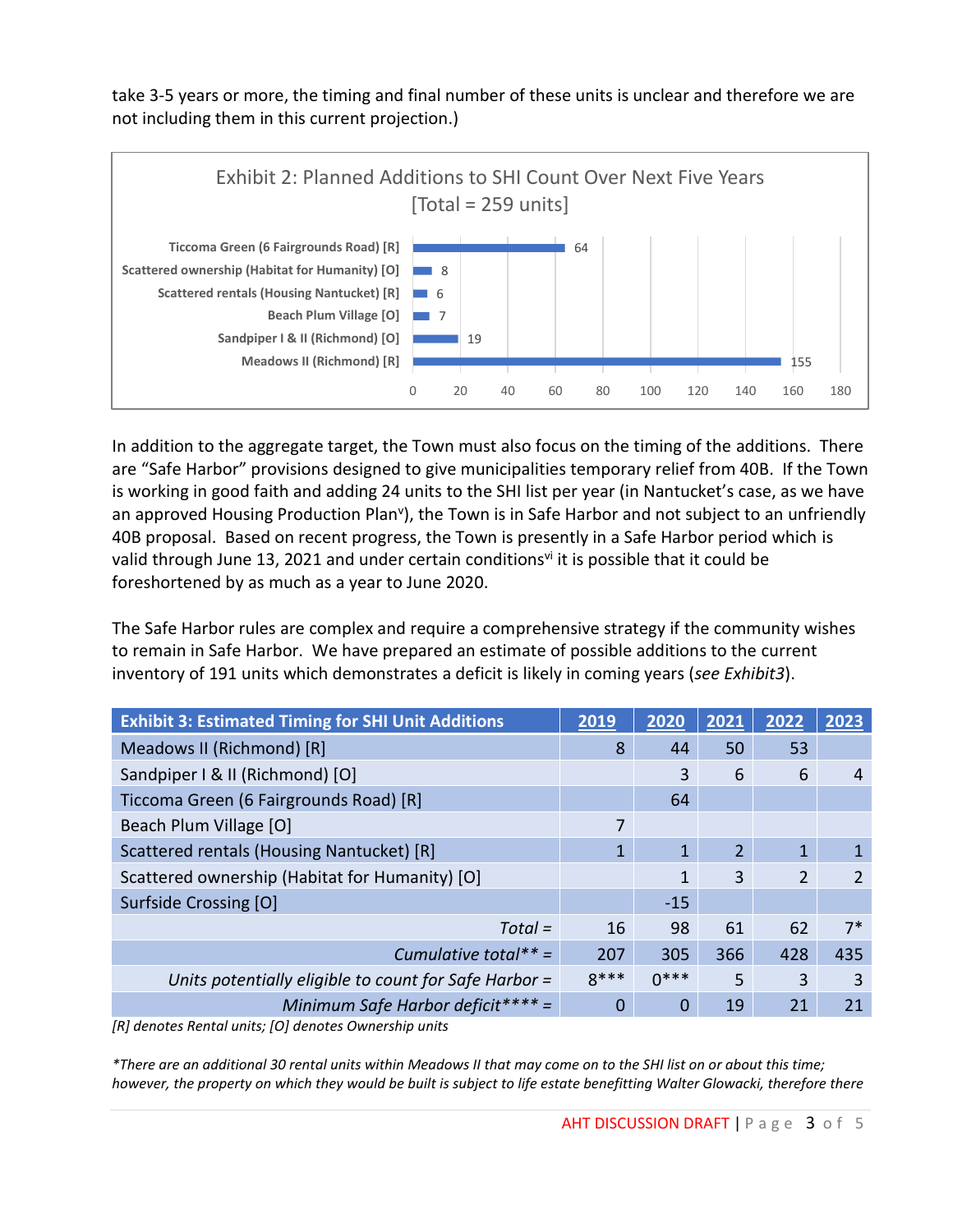*is no certainty around the timing for these specific units to be developed and they therefore are not reflected in the totals for the period*

*\*\* accounts for the 15 eligible Surfside Crossing units coming off the SHI list due to appeal / litigation*

*\*\*\* we are already in a two-year period of Safe Harbor (presently until June 13th, 2021)*

*\*\*\*\* assumes Town in Safe Harbor until June 2021; assumes all eligible planned unit creation would take place in first four months of the year and thus be eligible toward new and uninterrupted Safe Harbor periods*

Based on what we know today about planned units that may contribute to a future Safe Harbor period, Nantucket is expected to be in a deficit situation for 2021, 2022 and 2023.



*Note that in 2019 we have a minimum of 52 units that are eligible toward a two-year certification (Safe Harbor), not including the Surfside Crossing units; therefore, there is no requirement for additional units in 2020 to remain in Safe Harbor so long as the Meadows II units receive their Certificates of Occupancy within 18 months of issuance of Building Permit.*

It is important to note that this analysis does not include the ultimate impact of additional investments such as the \$5 million bonding provided by the CPC, which the CPC authorized with the purpose of land acquisition for housing development. These funds can produce units with income restriction up to 100% AMI and may produce additional units that would be SHI and Safe Harbor (certification) eligible. The counts reflected are based upon the information we have available today. In general, multiple factors could accelerate or slow the pace reflected above.

In summary, without continued action by the Town today to plan for the foreseeable future, it is likely that Nantucket will return to being out of compliance with the Commonwealth's requirements and therefore subject to unfriendly 40B proposals. Following the 2019 Annual Town Meeting and the subsequent ballot vote authorizing the Town to borrow up to \$20 million to invest in additional workforce housing solutions for the community, the Neighborhood First Advisory